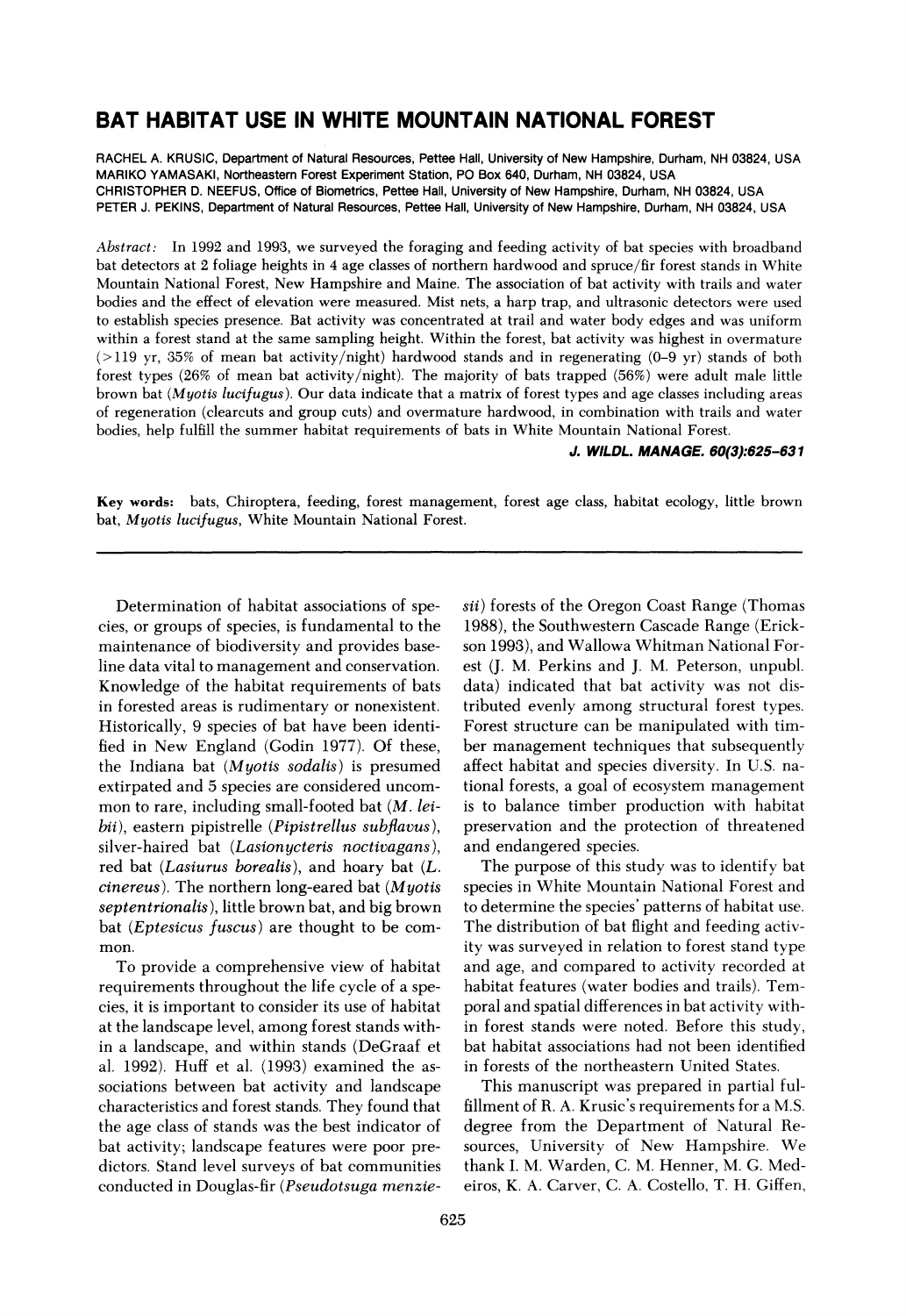and M. M. Hawkes for assistance in the field. The advice of T. H. Kunz, M. B. Fenton, P. W. Maher, and D. W. Thomas was appreciated. W. B. Leak and J. A. Litvaitis provided editorial comment. Principal funding for this study was provided by the U.S. Forest Service Northeastern Experiment Station. This is Scientific Contribution No. 1878 from the University of New Hampshire Agriculture Experiment Station.

### **STUDY AREA**

The White Mountain National Forest (WMNF), located in north central New Hampshire and southwestern Maine, encompassed 304,050 ha, of which 139,300 ha (46%) were available for habitat manipulation through timber management. Nearly 97% of the WMNF was forested, representative of the surrounding New England states that averaged >80% forest land (DeGraaf et al. 1992). New England forests were dominated by northern hardwood tree species, including maple *(Acer* spp.), beech *(Fagus* spp.), yellow birch *(Betula alleghaniensis),*  and red spruce *(Picea rubens)* (Hornbeck and Leak 1992). In this region, the U.S. Forest Service divided forest stands into 4 age categories: regeneration (0-9 yr), sapling/pole (10-59 yr) hardwood, 10-39 yr softwood), mature (60-119 yr hardwood, 40-89 yr softwood), and overmature (>119 yr hardwood, >89 yr softwood). Sites representative of these 4 age classes of both hardwood and softwood forest types were described. Softwood stands were predominantly of the spruce/fir forest type *(Picea rubens* and *Abies balsamea)* and hardwood stands were comprised of northern hardwood tree species *(Acer* spp., *Fagus* spp., *Betula alleghaniensis,*  and *P. rubens* ). In combination, these forest types represented vegetation that covered over 60% of WMNF (U.S. For. Serv. 1986).

## **METHODS**

#### **Species Presence**

We determined the presence of bat species using live capture and ultrasonic detection. We captured bats on 20 nights, from 2100 through 0430 hours, using 2 vertically stacked,  $12- \times$ 2.4-m mist nets placed perpendicularly across streams or forest trails. On 4 nights during swarming, a period during late summer and early fall when bats make nocturnal flights through hibernacula (Fenton 1969), we placed a 1.5-  $\times$  1.2-m Tuttle trap (Tuttle 1974) at a mine entrance located on the northern border of WMNF. No other open mines are present in WMNF. Captured bats were identified to species, sex, and age class (ad/juv). We noted the reproductive condition of females by abdominal palpation and inspection of mammary glands. We remotely identified bat species using a tunable narrow band bat detector (Batbox III, Stag Electronics, Cornwall, England). Frequencies used for species identification were based on previously published call signatures (e.g., Fenton and Bell 1979, 1981; Fenton et al. 1983, MacDonald et al. 1994) and our own recordings. We used a broadband ultrasonic detector (AnaBat, Titley Electronics, Australia) to record echolocation calls from captured and released bats marked with a chemiluminescent tag (Buchler 1976).

## **Habitat Use**

Bat activities in softwood regeneration were surveyed in group cuts. On WMNF, softwood regeneration is encouraged by group cutting, an uneven-aged management system that creates a number of proximate cuts,  $0.1-0.8$  ha in area, surrounded by mature forest (U.S. For. Serv. 1986). We surveyed bat activity associated with hardwood regeneration in clearcuts (max., 12.1 ha, *x* = 7.3 ha ) (U.S. For. Serv. 1986). Clearcutting refers to the harvest of almost all trees in an area of at least 1 ha (Hunter 1990).

A subsample of mature sites of each forest type was used to investigate the effect of elevation on bat activity. In each forest type 2 elevation categories were established, each separated by at least 304 m (1,000 ft). These categories were based on the elevational distribution of tree species in WMNF (Leak and Graber 1974). Low mature hardwood stands (H-3L) were located  $\langle 259 \text{ m} \rangle$  in elevation, high mature hardwood stands  $(H-3H) > 564$  m in elevation, low mature softwood (S-3L) <533 m in elevation, and high mature softwood (S-3H) > 838 m in elevation. Sites were selected from Forest Service inventory maps and confirmed by field inspection. A maximum of 4 sites was surveyed on a single night, each of a different forest type and age class. Sites were located randomly, subject to logistic limitations of deploying all detectors in 1 evening. Sites were selected to include a habitat feature, identified as a trail, moving water, or still water. If no habitat feature was available (7 of 78 sites), contiguous forest was sampled.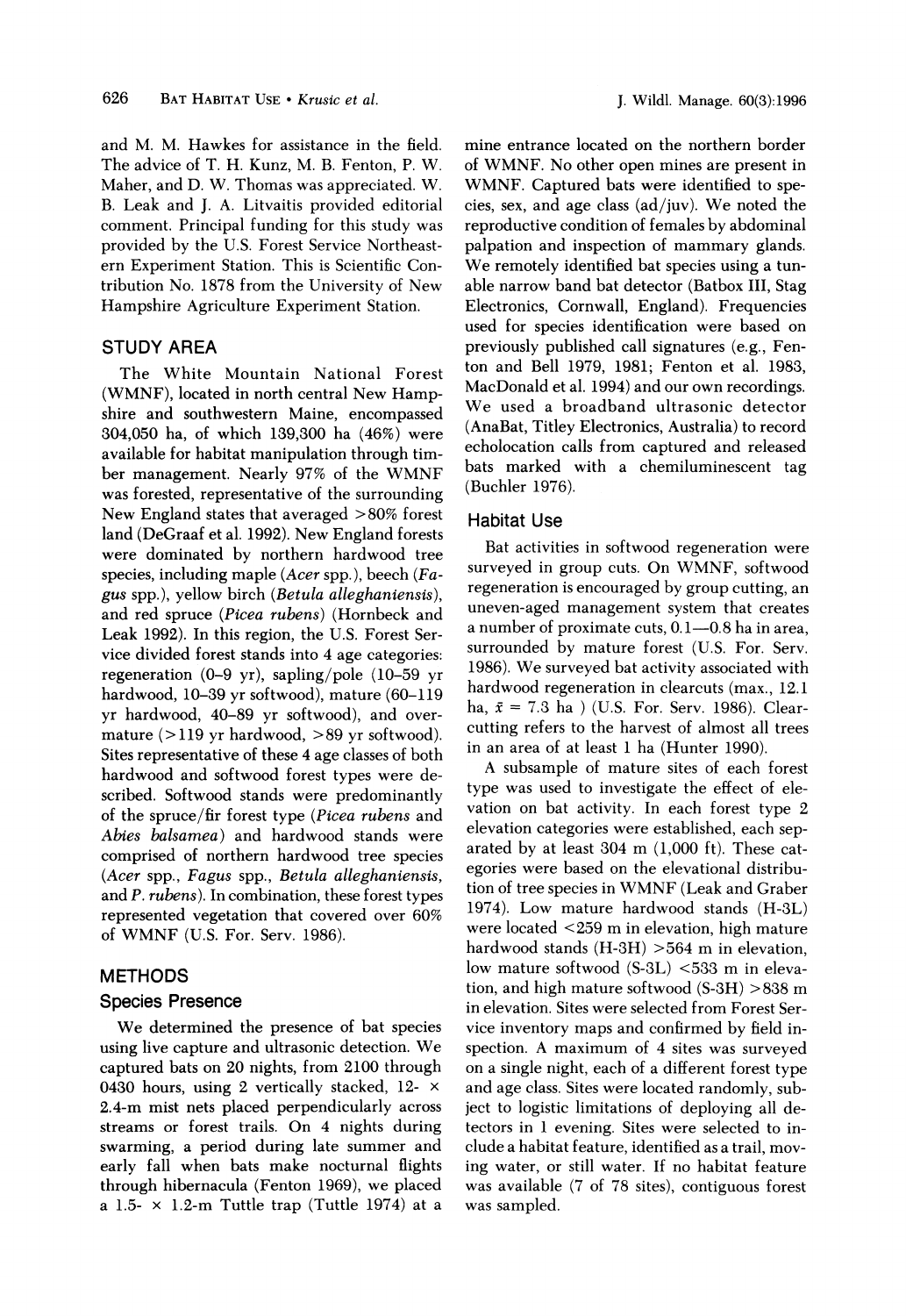We used 12 broadband AnaBat detectors to survey the relative abundance of commuting and feeding bats associated with selected forest types and age classes. Voice-activated microcassette recorders (Panasonic RN-112) were used to store this information on magnetic tape, allowing multiple systems to be operated simultaneously. Each detector was placed in weatherproof housing. Surveys were conducted on nights that we determined to have low wind speeds and little precipitation, conditions that ensured a minimum of background noise on tape.

The detection volume of the AnaBat units was estimated before the survey using an ultrasonic pet flea collar (KLT Investments, Miami, Fla.), with an output frequency of 40 kHz and unknown amplitude. Based on these estimates, the detectors deployed at each site were spaced  $\geq 50$ m apart to ensure independent sampling. The vertical detection distance of units was estimated to be 15 m, indicating that detectors placed 1.5 m aboveground would sample bats flying below and within the canopy of most forest stands. The detection distance of all AnaBat units was standardized by placing the flea collar 15 m from the microphone, maintaining a constant volume, and adjusting the sensitivity of each unit until the flea collar pulse was no longer audible.

We surveyed each site from approximately half an hour before sunset until half an hour after sunrise; recording systems remained active throughout the night. We activated detectors at each site concurrently  $(\pm 10 \text{ min})$ , allowing direct comparison of bat activity within a stand and at the habitat feature independent of temporal variations in weather and insect abundance.

We listened to tapes to count number of bat passes, defined as a sequence of  $\geq 2$  echolocation calls (Thomas 1988) recorded as a bat flies through the air space sampled by the AnaBat detector. Feeding buzzes, indicated by the high pulse-repetition rates associated with attacks on prey (Griffin et al. 1960), also were recorded. Data are presented as measurements of activity, calculated as the number of passes/detector/ night or number of feeding buzzes/ detector/ night.

On each sampling site a transect was established that extended perpendicularly from the habitat feature into the forest. Detector stations were positioned at the habitat feature and at  $\geq$ 50-m intervals along the transect. Stands of

each forest type and age class were selected at 8 different locations that ranged in elevation from 130 to 1,129 m. The effect of elevation on bat activity in mature stands of each forest type was investigated on  $\geq 6$  sites.

In regenerating hardwood clearcuts 1 detector was placed at a habitat feature, l at the interface of cut and mature stands, and the rest within the clearcut itself. On sites of regenerating softwood (group cuts) we located 1 detector at the habitat feature, 1 at the edge of the first group cut, and the rest centrally within other cuts. We maintained all detectors at  $\geq$ 50-m spacing.

In 1992, we surveyed bats on 18 sites representing 3 age classes (regeneration, mature, and overmature) of both forest types. Using the AnaBat system, we placed 6 detectors about 1.5 m from the ground along a 250-m transect. In 1993, 60 new transects were established to sample all 4 age classes of both forest type and each elevation category. Based on results from 1992, transect length was reduced to 100 m; 2 detectors were placed within the forest and 1 where the transect originated. Each transect was surveyed 3 times in 1992 and twice in 1993.

We used an AnaBat detector to make recordings at a single location  $(44^{\circ}05'N, 71^{\circ}21'W, 198)$ m in elevation) on 54 of 84 survey nights. Data from this permanent detector was used as a composite indicator of temporal differences in activity due to changes in weather, insect abundance, etc., and to allow among stand comparisons of bat activity independent of these factors.

To survey the vertical distribution of bat activity within forest stands, a detector was placed in the upper canopy at 4 transects of each forest type and age class during the 1993 field season. These canopy-level surveys supplemented the general survey that used detectors positioned 1.5 m above ground. The canopy-level detectors were located in small natural openings  $(< 0.05$ ha) created by the presence of a snag. Using a bow and arrow to fire line over an upper tree branch, we hoisted detectors to an average height of 11.l m (SD 6.1 m).

Temporal variations of within stand activity were assessed by attaching a digital watch to each AnaBat microphone. Watches had an ultrasonic component to their hourly chime, allowing us to time-mark tapes and compare hourly levels of bat activity.

The General Linear Model (GLM module of SYSTAT for Windows Version 5, Wilkinson et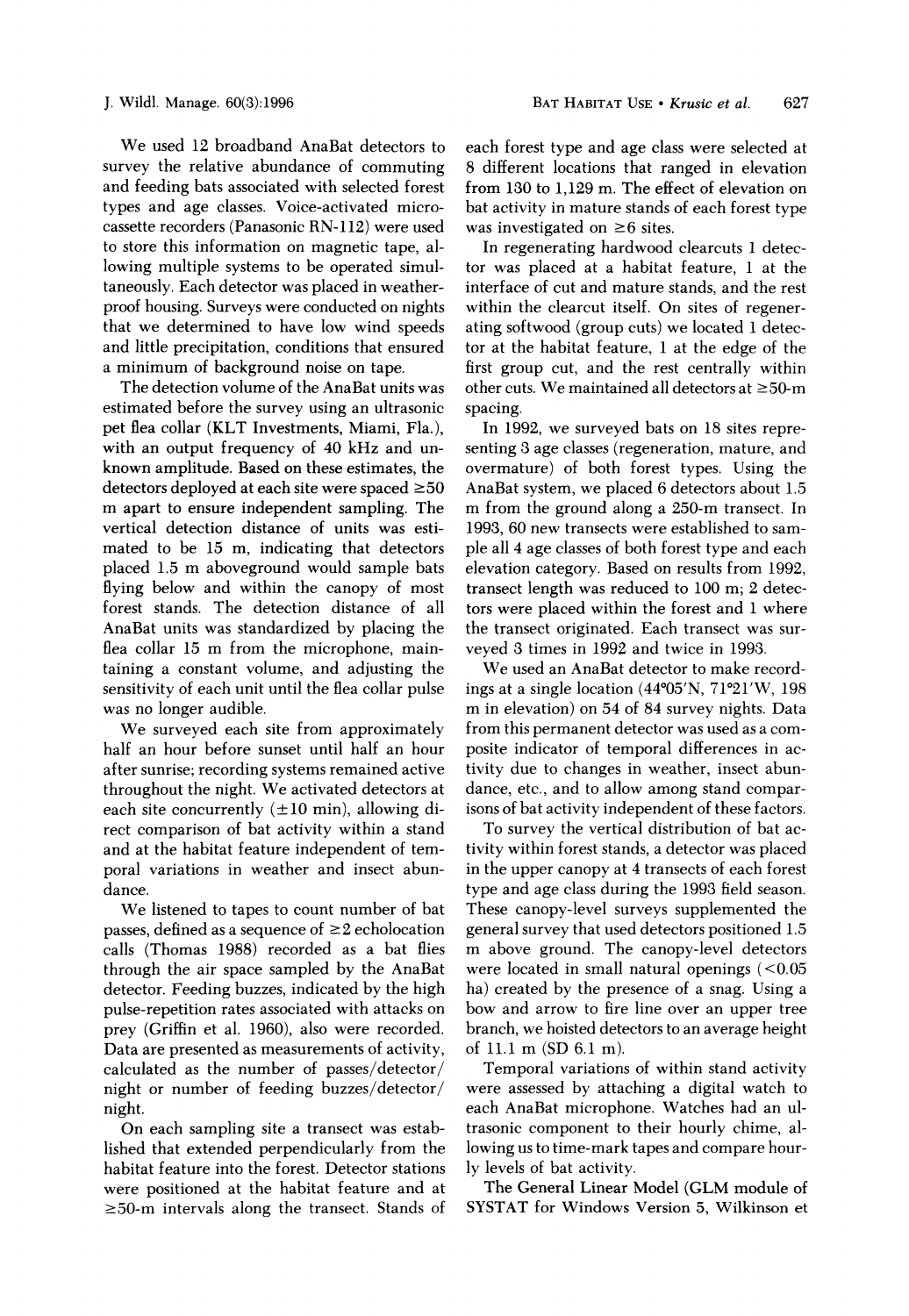Table 1. Age and sex of bat species captured using a mist net and harp trap over 24 nights in WMNF, 1992-93.

|                     |    | м   |    |     |  |
|---------------------|----|-----|----|-----|--|
| <b>Species</b>      | Ad | Juv | Ad | Juv |  |
| Little brown bat    | 47 | 5   |    |     |  |
| Northern long-eared |    | 5   | 2  | 2   |  |
| Small-footed bat    |    |     |    |     |  |
| Indiana bat         |    |     |    |     |  |
| Big brown bat       |    |     | 9. |     |  |
| Hoary bat           |    |     |    |     |  |

al. 1992) was used for ANOVA, tests of mean separation (Tukey's test), and simple linear correlations. Counts of bat echolocation passes and feeding buzzes were square root transformed before analysis to correct for non-homogeneous variance (Zar 1984). Back-transformed least squares means are reported and used to plot all figures. We used ANOVA to test for differences in bat activity among forest type, age class, foliage height, and position along transects.

# RESULTS

## Species Presence

We captured 84 bats representing 3 genera and 6 species in WMNF (Table 1). The eastern



Fig. 1. Relative bat flight and feeding activity  $(x + 1 \text{ SE})$  in different forest types and age classes of WMNF, 1992-93. Forest age classes; 1 regeneration, 2 sapling/pole, 3L mature at low elevation, 3H mature at high elevation, 4 overmature.



Fig. 2. Horizontal distribution of bat flight activity  $(\bar{x} + 1 \text{ SE})$ within a forest stand, WMNF 1992-93. Bat activity was recorded at detectors placed at increasing distances from a habitat feature at the forest edge.

pipistrelle, silver-haired, and red bat were identified in the town of Bartlett (location (44°05'N, 71°17'W, 143 min elevation) using a narrow band bat detector. Adult, male little brown bats represented 56% of the bats trapped. Only 5 of 19 adult females showed evidence of reproductive activity. In 1992, only adult male bats were captured before 25 July; juveniles were captured after 16 August. In 1993, these dates were 22 July and 4 August. After these dates, the ratio of adult:juvenile bats captured was about equal.

#### Habitat Use

*Forest types and age classes.*—All interstand comparisons of flight and feeding·activity were made using data from the forest interior only (i.e., excluding data from the habitat feature). About 2% of tapes were filled before the end of the sample period because of frequent bat activity, or extraneous sources of ultrasound (e.g., insect stridulation). Forest age class ( $F = 19.95$ , 4, 297 df,  $P < 0.0001$  rather than forest type  $(F = 0.84, 1, 297 \text{ df}, P = 0.36)$  was the primary determinant of activity (Fig. 1), although within the overmature age class there was a significant difference between forest type  $(P = 0.02, 1, 297)$ df). Tukey pairwise comparisons of least mean difference ( $P \le 0.05$ , 1, 297 df) showed that bat flight activity was significantly greater in regenerating stands of both forest types and in overmature hardwood stands (Table 2, Fig. 1). Flight activity in all other forest types and age classes averaged only 1.3 passes/detector/night (Table 2). Feeding activity was low throughout the forest ( $\bar{x} = 0.01$  feeding buzzes/night), but was concentrated in areas of softwood regeneration (92.6% of total feeding activity, Fig. 1).

There was no consistent trend in the effect of elevation on bat flight activity in mature stands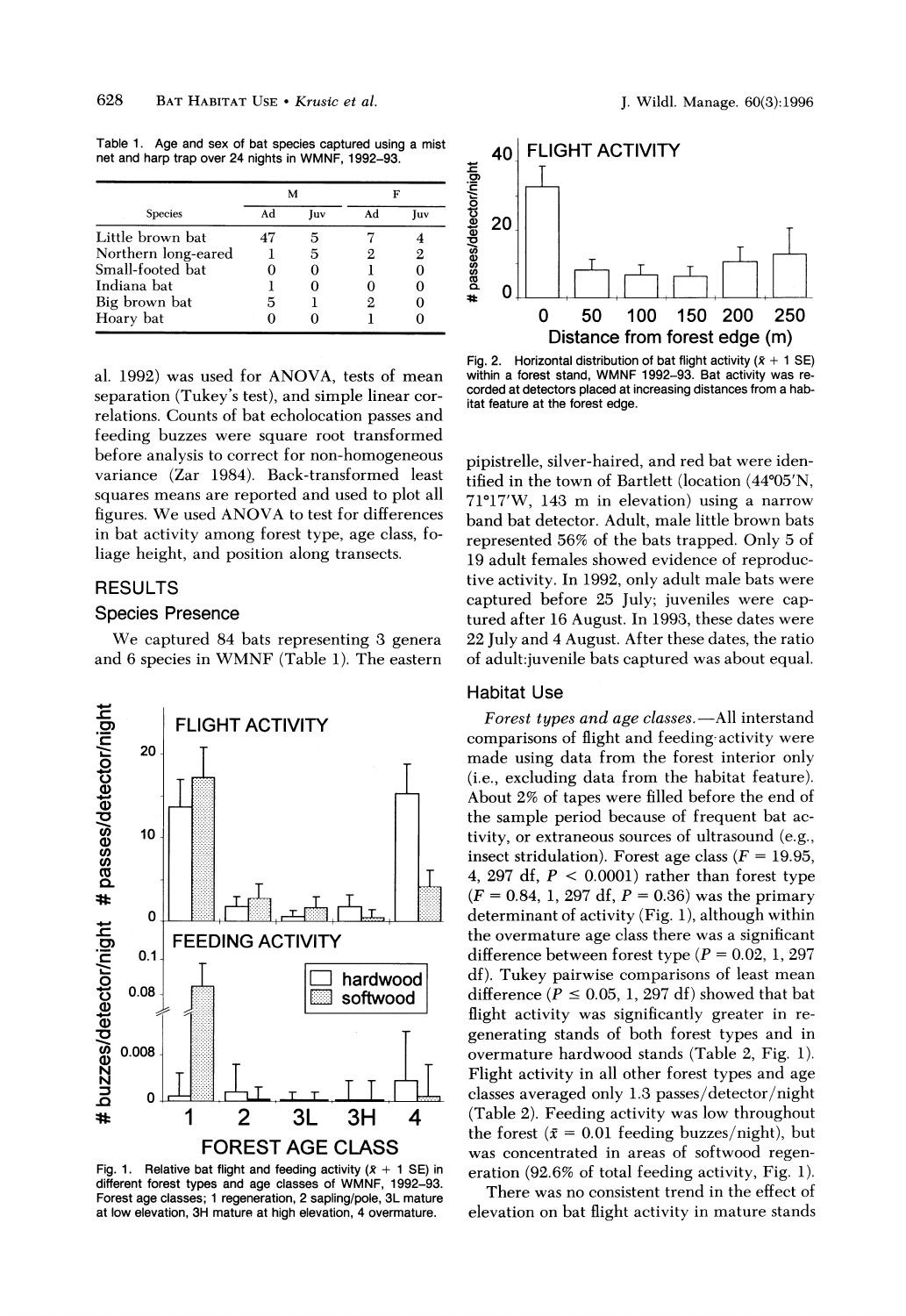Table 2. Tukey pairwise comparison probabilities of significantly different mean bat flight activity in different forest types and age classes recorded in WMNF 1992-93 (\*  $P = 0.05$ , \*\*  $P = 0.01$ ). Key: H hardwood, S softwood, 1 regeneration, 2 sapling/ pole, 3L mature at low elevation, 3H mature at high elevation, 4 overmature.

| Forest type<br>and age class | Ĩ    | $H-1$         | $H-2$ | $H-3L$ | $H-3H$ | $H-4$  | $S-1$ | $S-2$ | $S-3L$ | $S-3H$ | $S-4$ |
|------------------------------|------|---------------|-------|--------|--------|--------|-------|-------|--------|--------|-------|
| $H-1$                        | 13.6 |               |       |        |        |        |       |       |        |        |       |
| $H-2$                        | 1.74 | $***$         |       |        |        |        |       |       |        |        |       |
| $H-3L$                       | 0.53 | $\star\star$  |       |        |        |        |       |       |        |        |       |
| $H-3H$                       | 1.77 | $\pm 1$       |       |        |        |        |       |       |        |        |       |
| $H-4$                        | 15.2 |               | $+ +$ | $***$  | $***$  |        |       |       |        |        |       |
| $S-1$                        | 17.2 |               | $***$ | $***$  | **     |        |       |       |        |        |       |
| $S-2$                        | 2.76 | $\frac{1}{2}$ |       |        |        | $***$  | **    |       |        |        |       |
| $S-3L$                       | 1.66 | **            |       |        |        | **     | **    |       |        |        |       |
| $S-3H$                       | 0.49 | $\frac{1}{2}$ |       |        |        | $***$  | **    |       |        |        |       |
| $S-4$                        | 4.16 |               |       |        |        | $\ast$ | **    |       |        |        |       |

of both forest types. Flight activity in mature hardwood was 3 times greater at sites at least 304 m (1,000 ft) higher in elevation. Conversely, activity was reduced by more than half in comparable softwood sites (Fig. 1).

*Habitat Features.-Bat* flight and feeding activity were highly concentrated along trail and water bodies at the forest edge compared to the forest interior ( $F = 4.75, 5, 455$  df,  $P = 0.0003$ ; Fig. 2). In edge areas, flight activity was not distributed evenly among habitat features  $(F =$ 3.78, 3, 131 df,  $P = 0.01$ ; Fig. 3) and was minimal where forest stands interfaced directly. Bat feeding activity (Fig. 3) was concentrated over still water ( $\bar{x} = 0.11$  buzzes/detector/night, 65% of total activity) compared to other habitat features ( $\bar{x} = 0.02$  buzzes/detector/night).

*Within Forest Stand Activity.-The* configuration of detectors used in 1992 indicated that frequent flight and feeding activity at the forest edge was localized ( $F = 4.75$ , 5, 455 df,  $P =$ 0.0003), and that there was no difference in bat activities among detectors extending 50-250 m into the forest  $(F = 0.36, 4, 297 \text{ df}, P = 0.84;$ Fig. 2). This observation of the horizontal distribution of bat activity within a stand was consistently supported by walking transects with a hand-held AnaBat detector and counting the number of passes/5 minute at 5-m intervals. Infrequent flight activity was recorded at distances  $\geq 10$  m from the habitat feature.

Within the forest, greater flight activity was recorded at detectors in the mid-upper canopy than in the subcanopy  $(F = 4.63, 2, 297$  df, P  $= 0.01$ ; Fig. 4), while feeding activity was distributed more evenly among stations  $(F = 1.18,$ 2, 297 df,  $P = 0.31$ ).

The permanent detector indicated a great variability in nightly flight activity (0-251 passes/detector/night); feeding activity showed a 5-fold variation between nights. We found no relation between temporal variability in bat activities at the stationary detector and those recorded along forest transects on the same night  $(r = 0.03, n = 325, P = 0.56)$ .

#### **DISCUSSION**

Our data confirm the historical list of bat species found in New England. Resident breed-



Fig. 3. Relative bat flight and feeding activity  $(X + 1 \text{ SE})$  at habitat features in WMNF, 1992-93.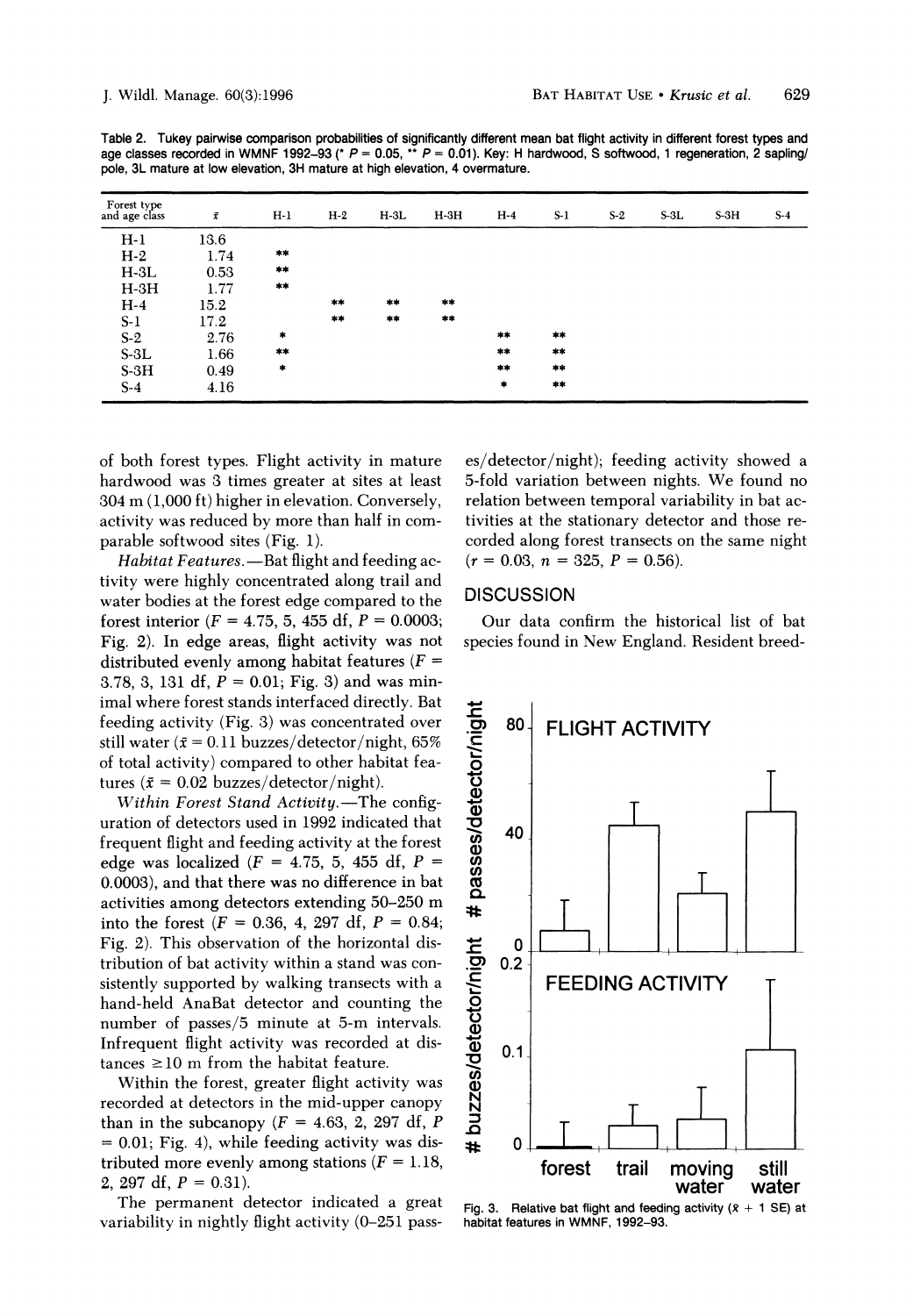

Fig. 4. Vertical distribution of bat flight activity  $(\bar{x} + 1 \text{ SE})$ within a forest stand, WMNF 1992-93. Bat activity was recorded at detectors placed at increasing distances from a habitat feature at the forest edge.

ing populations of each species, however, were not validated. The female small-footed bat, captured during swarming at a hibernaculum, may only winter in the study area, and the Indiana bat, red bat, and silver-haired bat either were not captured or were represented only by males. The capture of a single male Indiana bat (43°59'N, 71°18'W) extends the northeastern range of this species by about 30 miles as mapped by Barbour and Davis (1969) and Harvey (1992).

All inferences of bat habitat use in this study are biased to reflect the preferences of adult, male little brown bats (56% of individuals trapped). The echolocation calls of northern longeared bats have a low amplitude, making this species less detectable with the AnaBat system. However, this species represented only 0.07% of individuals trapped.

In contrast to studies in the western United States (Thomas 1988, Carey 1989, Erickson 1993, **J.** M. Perkins and J. M. Peterson, unpubl. data), we found a decrease in bat activities with increasing forest age in softwood areas. In our study area, the age of overmature softwood stands (>89 yr) is comparable to the age of mature stands (approx. 100 yr) in the Douglasfir forests of the western United States, where bat activity has consistently been found to be low (Thomas 1988, Carey 1989, Erickson 1993; J. M. Perkins and J. M. Peterson, unpubl. data). If old growth stands of softwood were commonly available in New England, bat habitat use might reflect the same pattern as found in the West. However, the lack of bat activity on 2 survey sites located in virgin stands of spruce/ fir forest (U. S. For. Serv. 1986) suggests that hardwood forests are preferred by bats.

Flight activity was recorded most frequently in overmature hardwoods, but feeding activity was not high. Perhaps such areas are used primarily as roost sites by foliage and tree-roosting bat species. Flight activity and feeding activity were minimal in mature areas of both forest types. Because of their relatively young age compared to western forests, these stands contain few natural openings for feeding, and few snags large enough to be used as roost trees. A combination of areas of regeneration of both forest types (clearcuts and group cuts) and overmature hardwoods, probably provides feeding and roosting resources for forest bat communities during summer.

Concentration of activity at the forest edge indicates the importance of linear landscape elements to foraging bats for commuting and navigation across the landscape (Limpens et al. 1989). However, if repeated detections of individual bats passing the detector microphone are more common in the well-defined corridors created by trails and streams, the importance of these habitat features may be accentuated. Comparison of flight and feeding activity indicates that, although bats feed along trails and moving water bodies, these habitat features were used disproportionately as travel corridors. However, still water is an important resource within the forest that attracts bats from a wide area, providing drinking and feeding opportunities. Recordings of bat activity in edge areas are of value, but may obscure localized activity relevant to the interior of each forest stand. The dearth of reproductive females of our most commonly captured species (little brown bats) indicates that the forest types and age classes identified as centers of bat activity in this study may not correspond to quality maternity habitat.

#### **MANAGEMENT IMPLICATIONS**

A matrix of different forested and nonforested habitat is used by bats in WMNF. The importance of nonforest habitats, such as aquatic habitats, are integral to the activities of bats during summer. These habitat features at the edge of a stand are affected minimally by timber management techniques. In combination with areas of regeneration (clearcuts and group cuts) and overmature hardwood forest, our data indicate